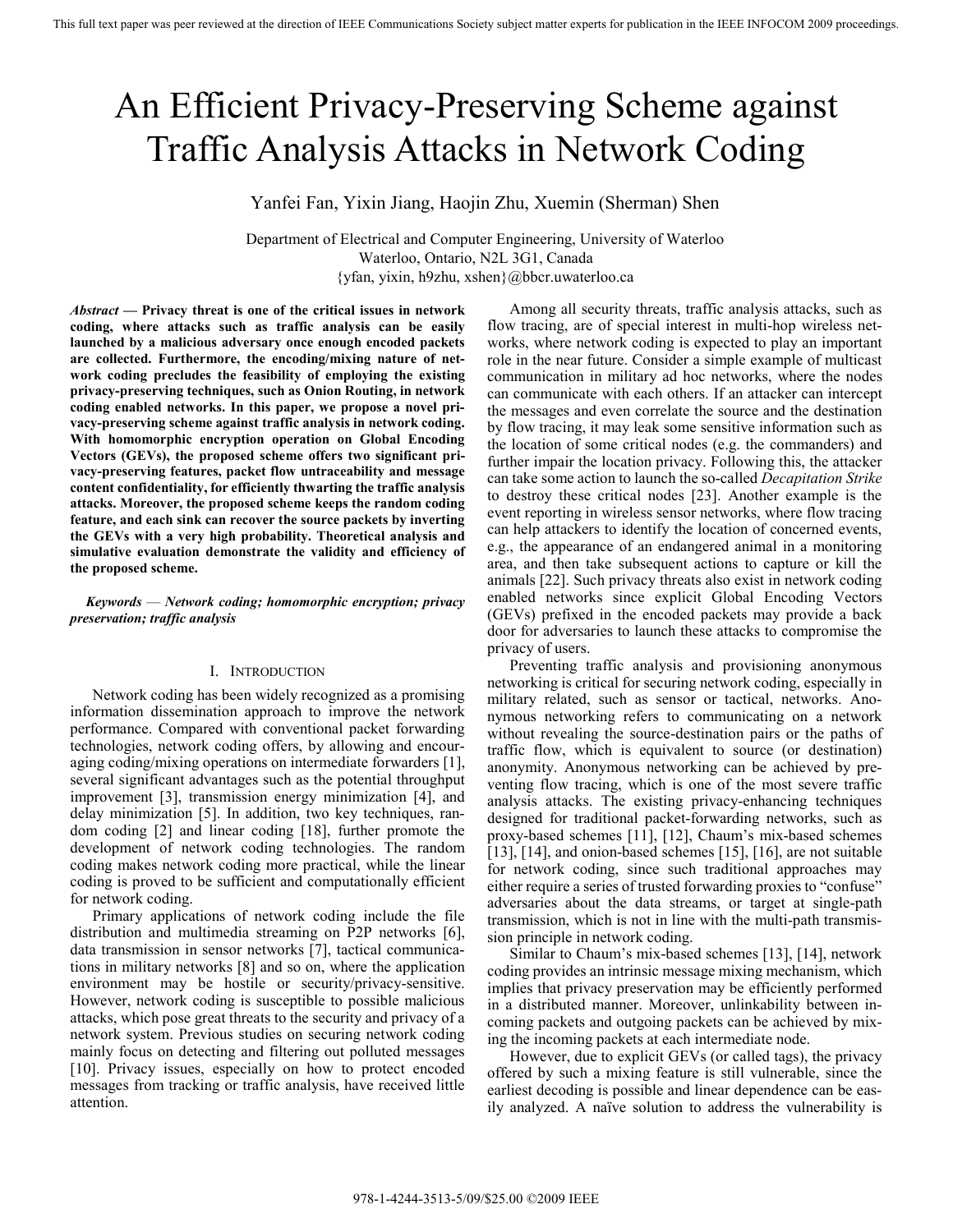employing link-to-link encryption. This method will certainly bring heavy computational overhead to nodes, and thus result in significant performance degradation of the whole system. Additionally, it can not preserve the privacy for network traffic, if some intermediate nodes are compromised by malicious adversaries. Such deficiencies motivate us to explore an efficient privacy-preserving scheme for random linear network coding.

In this paper, based on Homomorphic Encryption Functions (HEFs) [19], [20], we propose an efficient privacy-preserving scheme against traffic analysis in network coding. Our objective is to achieve anonymous networking in terms of source anonymity by preventing flow tracing. To the best of our knowledge, this is the first study on privacy issues in network coding. The proposed scheme offers the following significant features: 1) **Enhanced Privacy against packet tracing and traffic analysis**: With the employment of HEFs, the confidentiality of GEVs is effectively guaranteed, which makes it difficult for attackers to recover the encoded GEVs. Even when some intermediate nodes are compromised, the adversaries still can not decrypt the GEVs, since only the sinks know the decryption key. The confidentiality of GEVs brings the implicative benefit of the confidentiality of message content, because message decoding only relies on the GEVs. Moreover, with message recoding on encrypted GEVs, the coding/mixing feature of network coding can be exploited in a natural manner to satisfy the mixing requirements of privacy preservation against traffic analysis. 2) **Efficiency**: Due to the Homomorphism of HEFs, message recoding at intermediate nodes can be directly performed on encrypted messages, without knowing the decryption keys or performing expensive decryption operations on each incoming packet. The performance evaluation on computational complexity demonstrates the practicality of the proposed scheme. 3) **High Invertible GEVs**: Random network coding is feasible only if the prefixed GEVs are invertible with a high probability. Theoretical analysis has proved that the influence which the HEFs pose upon the invertible probability of GEVs is negligible. Thus random network coding can be preserved in the proposed scheme, since the encrypted GEVs is invertible with a very high probability.

The remainder of the paper is organized as follows. In Section II, preliminaries related to the proposed scheme are given, including network coding model, threat model, and homomorphic encryption concept. In Section III, the proposed privacy-preserving scheme is introduced in detail. In Section IV and V, the security analysis and performance metrics are presented, respectively. In Section VI, related works are surveyed, followed by the conclusions in Section VII.

#### II. PRELIMINARIES

# *A. Network Coding Model*



Fig. 1. Random coding (mixing) at intermediate nodes

Unlike traditional packet-forwarding systems, network coding allows intermediate nodes to perform computation on input messages, which makes the output messages be the mixture of input ones. This elegant principle implies a plethora of surprising results. One of the most exciting opportunities is random coding [2], as shown in Fig. 1.

An overview of network coding and possible applications has been given in [5]. Another two techniques, packet tagging and buffering, are also key for network coding to be practical. Packet tagging will be introduced in the next subsection. In practical network coding, source information should be divided into blocks with *h* packets in each block. All coded packets related to the  $k^{\text{th}}$  block belong to generation  $k$  and random coding is only performed among the packets in the same block. Packets within a generation need to be synchronized by buffering for the purpose of network coding in intermediate nodes.

Consider an acyclic network (*V*, *E*, *c*) with unit capacity, i.e.,  $c(e)=1$  for all  $e \in E$ , meaning that each edge can carry one symbol per unit time. Assume that each symbol is an element of a finite field  $\mathbb{F}_q$ . Consider a network scenario with multicast sessions, where a session is comprised of one source  $s \in V$  and a set of sinks  $T \subseteq V$  (or one single sink  $t \in V$ ). Let  $h = MinCut(s, T)$  be the multicast capacity, and  $x_1, \dots, x_k$  be the *h* symbols to be delivered from *s* to *T*.

For each outgoing edge *e* of a node *v*, let  $y(e) \in \mathbb{F}_q$  denote the symbol carried on *e*, which can be computed as a linear combination of the symbols  $y(e')$  on the incoming edges  $e'$  of node *v*, i.e.,  $y(e) = \sum_{e'} \beta_{e'}(e)y(e')$ . The coefficient vector  $\boldsymbol{\beta}(e) = [\beta_{e'}(e)]$  is called as *Local Encoding Vector* (LEV).

By induction, the symbol  $y(e)$  on any edge  $e \in E$  can be computed as a linear combination of the source symbols  $x_1, \dots, x_h$ , i.e.,  $y(e) = \sum_{i=1}^h g_i(e)x_i$ . The coefficients form a *Global Encoding Vector* (GEV)  $g(e) = [g_1(e),..., g_h(e)]$ , which can be computed recursively as  $g(e) = \sum_{e'} \beta_e(e) g(e')$ , using the LEVs  $\beta(e)$ . The GEV  $g(e)$  represents the code symbol  $y(e)$  in terms of the source symbols  $x_1, \dots, x_k$ .

Suppose that a sink  $t \in T$  receives symbols  $y(e_1), \dots, y(e_k)$ , which can be expressed in terms of the source symbols as

$$
\begin{bmatrix} y(e_1) \\ \vdots \\ y(e_h) \end{bmatrix} = \begin{bmatrix} g_1(e_1) & \cdots & g_h(e_1) \\ \vdots & \ddots & \vdots \\ g_1(e_h) & \cdots & g_h(e_h) \end{bmatrix} \begin{bmatrix} x_1 \\ \vdots \\ x_h \end{bmatrix} = G_t \begin{bmatrix} x_1 \\ \vdots \\ x_h \end{bmatrix},
$$
 (1)

where  $G_t$  is called *Global Encoding Matrix* (GEM) and the  $i^{th}$ row of the matrix  $G_t$  is the GEV associated with  $y(e_i)$ . Sink *t* can further recover the *h* source symbols by inverting the matrix  $G_t$  and applying the inverse on  $y(e_1), \dots, y(e_h)$ .

In a real network, each packet can be considered as a vector of symbols  $y(e) = [y_1(e), \dots, y_N(e)]$ . By likewise grouping the source symbols into packets  $x_i = [x_{i1}, \dots, x_{iN}]$ , the above algebraic relationships carry over to packets. To facilitate the decoding at the sinks, each message is tagged with its GEV  $g(e)$ , which can be easily achieved by prefixing the  $i<sup>th</sup>$  packet  $\mathbf{x}_i$  with the  $i^{\text{th}}$  unit vector  $\mathbf{u}_i$ , and each packet is automatically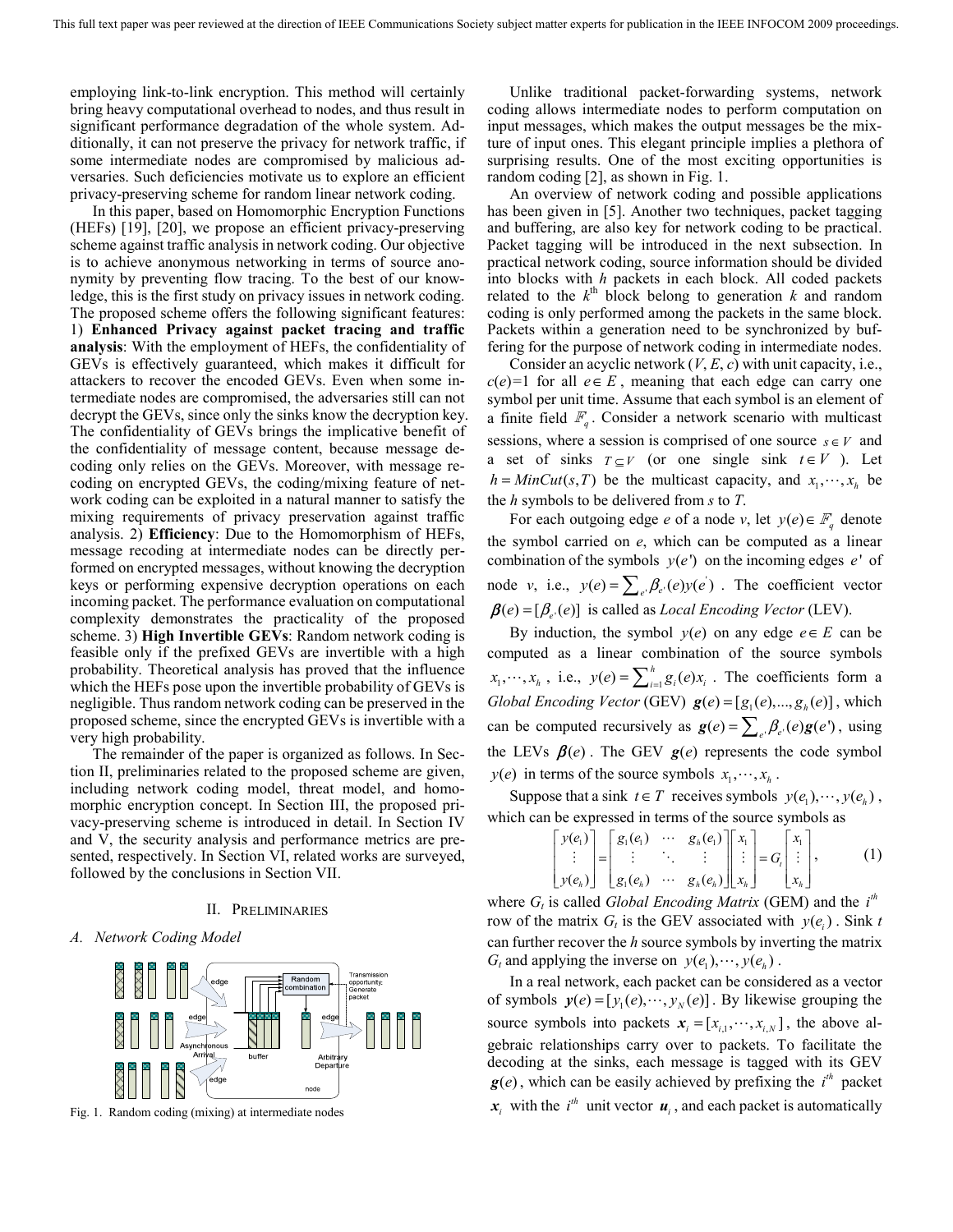tagged with the corresponding GEV, since

$$
[\mathbf{g}(e), \mathbf{y}(e)] = \sum_{e'} \beta_{e'}(e) [\mathbf{g}(e'), \mathbf{y}(e')] = \sum_{i=1}^{h} g_i(e) [\mathbf{u}_i, \mathbf{x}_i]
$$
 (2)

The benefit of tags is that the GEVs can be found within the packets themselves, so that the sinks can compute  $G_t$  without knowing the network topology or packet-forwarding paths. Nor is a side channel required for the communication of  $G_t$ . Actually, the network can be dynamic, with nodes and edges being added or removed in an ad hoc way. The coding arguments can be time varying and random.

#### *B. Homomorphic Encryption Function*

Homomorphic Encryption Functions (HEFs) have the property of homomorphism, which means operations on plaintext can be performed by operating on corresponding ciphertext. For example, suppose  $E(\cdot)$  is a HEF. It is easy to compute  $E(x + y)$  from  $E(x)$  and  $E(y)$  without knowing the corresponding plaintext *x* and *y*. To be applicable in the proposed scheme, a HEF  $E(\cdot)$  needs to satisfy the following properties:

1) **Additivity**: Given the ciphertext,  $E(x)$  and  $E(y)$ , there exists a computationally efficient algorithm  $Add( \cdot, \cdot)$  such that  $E(x + y) = Add(E(x), E(y))$ .

2) **Scalar Multiplicativity**: Given  $E(x)$  and a scalar *t*, there exists a computationally efficient algorithm  $Mul( \cdot, \cdot)$  such that  $E(t \cdot x) = Mul(E(x), t)$ .

Actually, the scalar multiplicativity can be deduced from the additivity, since  $E(t \cdot x) = E(\sum_{i=1}^{t} x)$ . Benaloh [19] and Paillier [20] cryptosystems are such two additive HEFs, where the addition on plaintext can be achieved by performing a multiplicative operation on the corresponding ciphertext, i.e.,  $E(x_1 + x_2) = E(x_1) \cdot E(x_2)$ . Further, the following two equations can be easily derived.

$$
E(t \cdot x) = E'(x)
$$
  
\n
$$
E\left(\sum_{i} t_{i} \cdot x_{i}\right) = \prod_{i} E^{t_{i}}\left(x_{i}\right)
$$
\n(3)

#### *C. Threats Model and Security Assumptions*

We consider the following two attack models:

**Outside Attacker**: An outside attacker can be considered as a global passive eavesdropper who has the ability to observe all network links, as shown in Fig. 2. An outside attacker can examine the tags and message content, and thus link outgoing packets with incoming packets. Further, even if messages are encrypted in an end-to-end manner, it is still possible for a global outside attacker to trace packets by analyzing and comparing the message ciphertext.



Fig. 2. Attack Model: Outside Attacker



Fig. 3. Attack Model: Inside Attacker

**Inside attacker**: An inside attacker may compromise several intermediate nodes. Link-to-link encryption is vulnerable to inside attackers since they may already obtain the decryption keys and reveal message plaintext.

Both inside and outside attackers may perform more advanced traffic analysis techniques, including size correlation, time-order correlation, and message content correlation [21]. Thus, adversaries can further explore these correlations to deduce the forwarding paths [22].

Without loss of generality, we assume that a secure, anonymous routing protocol is deployed to assist network nodes to determine the forwarding paths. Many solutions have been proposed to deal with this issue [23]. We also assume that the generation number of a packet is hidden by the secure routing scheme. Under this assumption, an outside attacker can not determine the generation of a packet for its further analysis.

# III. THE PROPOSED PRIVACY-PRESERVING SCHEME FOR NETWORK CODING

In this section, we propose a novel privacy-preserving scheme for network coding, which can efficiently thwart traffic analysis attacks such as flow tracing, followed by theoretical analysis on the invertibility of GEMs.

#### *A. The Proposed Privacy-Preserving Scheme*

Though providing an inherent mixing mechanism, which is similar to Chaum's mix-based schemes [13], [14], the original network coding cannot provide privacy guarantee due to explicit GEVs, since an adversary can recover the original messages as long as enough packets are collected. Link-to-link encryption is also vulnerable to inside attackers since they may already compromise several intermediate nodes and obtain the corresponding decryption keys.

An intuitive way to resolve this issue is to keep GEVs confidential to intermediate nodes by encrypting the GEVs in an end-to-end manner, which can prevent compromised intermediate nodes from analyzing GEVs or recovering the original messages. Such an intuitive method, however, cannot prevent the adversaries from tracking the message ciphertext if the "mixing" feature is disabled by the end-to-end encryption.

To address this issue, in this paper, we employ the Paillier cryptosystem [20] as the HEF to apply encryption to GEVs. HEF can not only keep the confidentiality of GEVs, but also leave intermediate nodes the capability for efficiently mixing the coded messages. In the Paillier cryptosystem, given a message *m* and the public key  $(n, g)$ , the encryption function can be  $described as follows,$ 

$$
E(m) = gm \cdot rn \text{ (mod } n2),
$$
 (4)

where *r* is a random factor in the Paillier cryptosystem. It satisfies the following homomorphic property:

$$
E(m_1) \cdot E(m_2) = g^{m_1 + m_2} \cdot (r_1 r_2)^n \pmod{n^2} = E(m_1 + m_2). \quad (5)
$$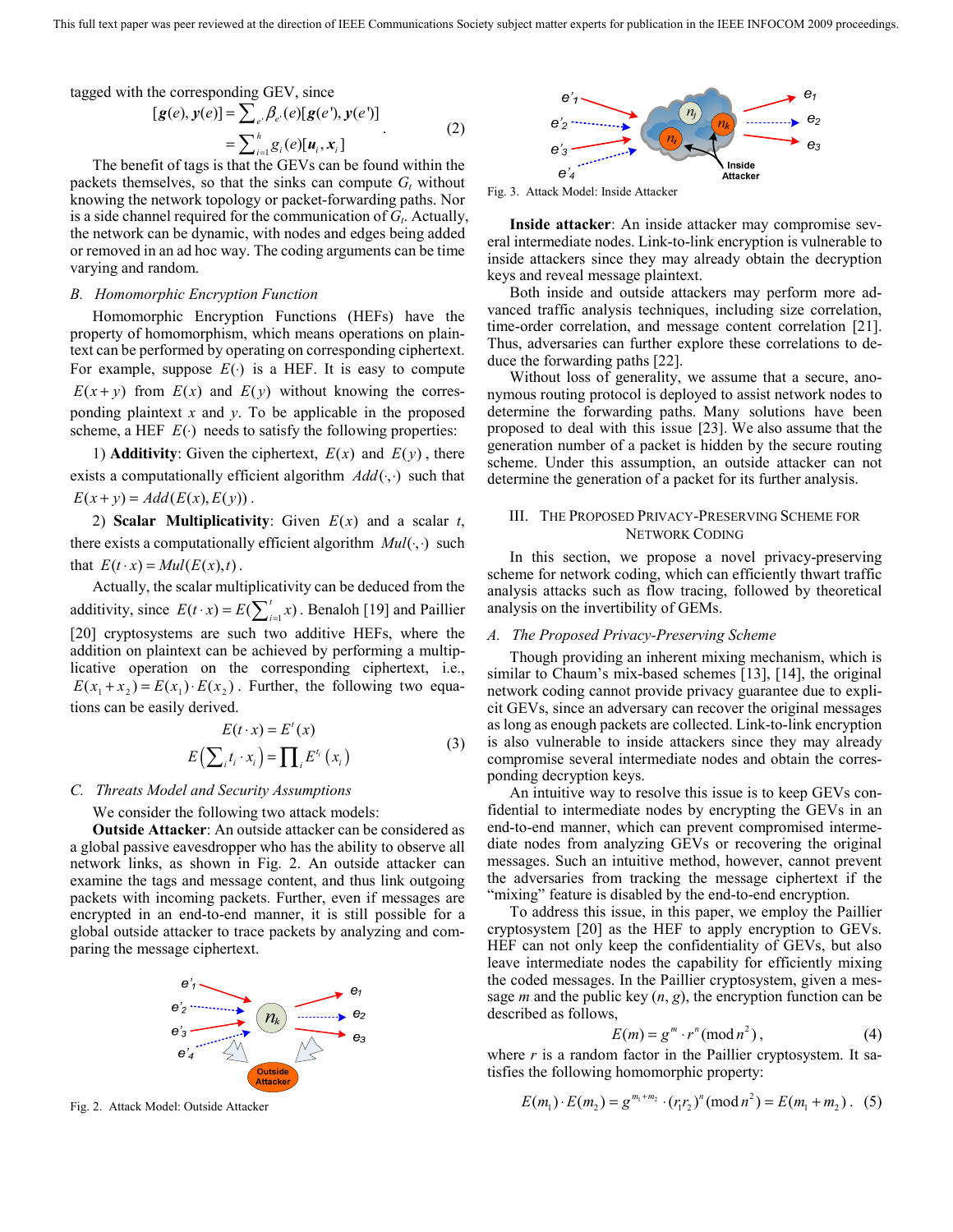

Fig. 4. Homomorphic encryption on packet tags

With HEFs, intermediate nodes are allowed to directly perform random coding/mixing on the coded messages and encrypted tags, as shown in Fig. 4. In other words, due to the homomorphism of the HEF, linear network coding can be achieved by operating on the encoded messages and the ciphertext of GEVs, without knowing the decryption keys or performing the decryption operations.

There are three parties in the proposed scheme: the source, intermediate nodes (also called forwarders), and sinks. The proposed scheme primarily consists of three phases: source encoding, intermediate random linear recoding, and sink decoding. Without loss of generality, we assume that each sink acquires two keys, the encryption key *ek* and the decryption key *dk*, from an offline Trust Authority (TA) and the encryption key *ek* is published to all the other nodes. For supporting multicast, a group of sinks is required to negotiate the key pair in advance [26]. During message transmission, we also assume that the encryption key *ek* and the generation number of a packet are hidden by the secure routing scheme [23], and only authenticated intermediate nodes can obtain the information.

**Source Encoding**: Consider the situation that a source has *h* messages, say  $x_1, \dots, x_h$ , to be sent out. The source first prefixes *h* unit vectors to the *h* messages, as illustrated in Fig. 5. After tagging, the source can choose a random LEV and then perform a normal linear encoding operation on these messages. In this way, finally, one LEV will generate an encoded message with the GEV (which is equal to the LEV temporarily) tagged.



Fig. 5. Packet Tagging before Source Coding

To offer confidentiality for the tags, homomorphic encryption operations are employed on these tags as follows:

$$
c_i(e) = E_{ek}(g_i(e)), (1 \le i \le h)
$$
  
\n
$$
c(e) = [c_1(e), c_2(e), \cdots, c_h(e)]'
$$
 (6)

where the notation *ek* denotes the encryption key.

**Intermediate Random Linear Recoding**: After receiving a number of packets belonging to the same generation, an intermediate node can perform random linear coding on these packets. To generate an outgoing packet, firstly, a random LEV  $[\beta_1, \dots, \beta_k]$  is chosen independently of the other random LEVs. Then, a linear combination of message content of the incoming

packets is computed as the message content of the outgoing packet, as shown in Fig. 1.

Since the tags of the *h* incoming packets are in ciphertext format, and the intermediate node has no knowledge of the corresponding decryption keys, it is difficult for the intermediate node to perform functions such as earliest decoding to get the message content. However, due to the homomorphism of the encryption function, a linear transformation can be directly performed on the encrypted tags of the incoming packets to generate a new tag for the outgoing packet, namely,

$$
g(e) = \sum_{i=1}^{h} \beta_i(e)g(e'_i).
$$
 (7)

The GEV of a new outgoing packet can be calculated according to equation (7). By utilizing the homomorphic characteristic of the encryption on GEVs of incoming packets, the ciphertext of the new GEVs for outgoing packets can be calculated through the following equation:

$$
E_{ek}(g(e)) = E_{ek}(\sum_{i=1}^{h} \beta_{i}(e)g(e_{i}'))
$$
  
= 
$$
\prod_{i=1}^{h} E_{ek}(\beta_{i}(e)g(e_{i}'))
$$
  
= 
$$
\prod_{i=1}^{h} E_{ek}^{\beta_{i}(e)}(g(e_{i}'))
$$
 (8)

The ciphertext of new GEVs can be computed based on the ciphertext of GEVs of incoming packets without knowing the decryption key. Finally, the ciphertext of the new GEV is prefixed to the corresponding message content to form a new outgoing packet, which is sent out to the downstream nodes.

**Sink Decoding**: After receiving a packet, the sink first decrypt the packet tag using the corresponding decryption key *dk*.

$$
g_i(e) = D_{dk}(c_i(e)) \quad (1 \le i \le h)
$$

$$
g(e) = [g_1(e), g_2(e), \cdots, g_h(e)] \tag{9}
$$

Once enough packets are received, a sink can decode the packets to get the original message. Then, the sink derives the decoding vector, which is the inverse of the GEM, as shown in the following equations.

$$
\boldsymbol{G}^{-1} \cdot \boldsymbol{G} = \boldsymbol{U} \pmod{n} \tag{10}
$$

$$
\boldsymbol{G} = [\boldsymbol{g}(e_1), \boldsymbol{g}(e_2), \cdots, \boldsymbol{g}(e_h)]^T
$$

Finally, the sink can use the inverse matrix to recover the original messages, shown as follows.

$$
\begin{bmatrix} x_1 \\ \vdots \\ x_h \end{bmatrix} = \mathbf{G}^{-1} \begin{bmatrix} y(e_1) \\ \vdots \\ y(e_h) \end{bmatrix} . \tag{11}
$$

A key issue in sink decoding is the invertibility of the GEM. We will further discuss the invertibility of a GEM, which is comprised of *h* GEVs with *h* elements in each GEV.

#### *B. Invertibility of a GEM*

Suppose we have a GEM *A*, which is comprised of *h* GEVs with  $h$  elements each GEV. |A| and  $A^*$  are the determinant and the adjoint of the matrix *A*, respectively. According to the theory of linear algebra, finding the inverse of a square matrix *A* is equivalent to solving the corresponding system of linear equation with *A* being the coefficient matrix.

Similar to solving a system of linear equations, Gaussian elimination can also be used to solve a system of linear congruence equations. Due to the homomorphism of the modulo congruence in terms of the addition, subtraction, and multiplication operations, a system of linear congruence equations can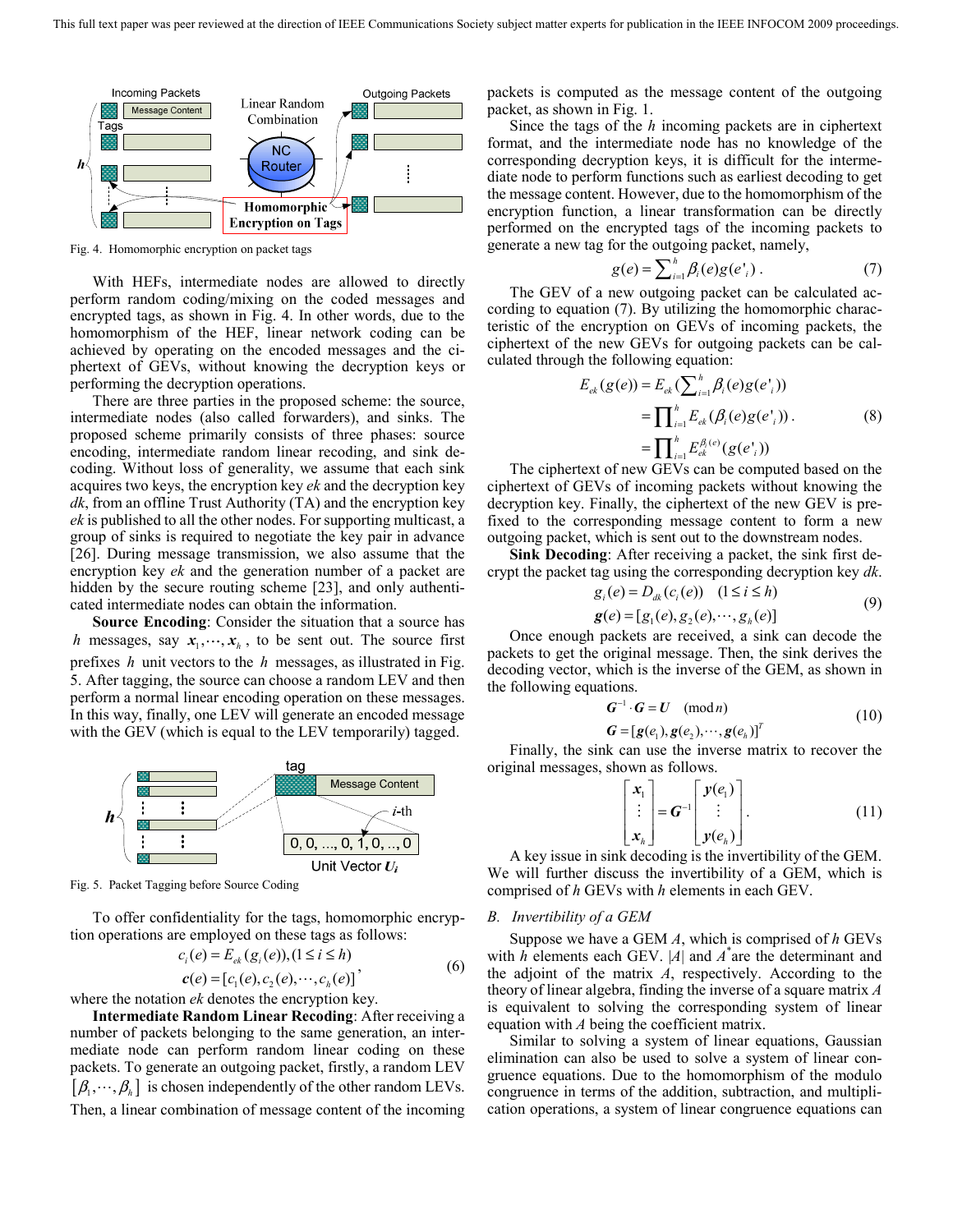be separated into several single equations with one unknown in each equation, shown as follows:

$$
|A|x_i = \sum_{j=1}^h (-1)^{i+j} y_j M_{ij} \pmod{n} \,.
$$
 (12)

A system of linear congruence equations is solvable if and only if every independent equation is solvable. The only difference of solving a system of linear equations and solving a system of linear congruence equations lies in finding the inverse of |*A*| modulo *n*. In order to further discuss the solutions, we formulate a system of linear congruence equations as:

$$
|A|x_i = |\tilde{A}_i| \text{ (mod } n) \ \ (i = 1, \cdots, h) \,, \tag{13}
$$

where  $|\tilde{A}_i| = \sum_{j=1}^h (-1)^{i+j} y_j M_{ij} \pmod{n}$ .

*Theorem 1:* A system of linear congruence equations has a unique solution only if  $|A| \neq 0$ .

*Proof:* See Appendix A. ■

However, this condition is not a sufficient condition for a system of linear congruence equations to have a unique solution, because a solution for  $|A| x_i = |A_i|$  does not imply a corresponding solution for  $|A| x_i = |A_i| \pmod{n}$ .

*Theorem 2:* A system of linear congruence equations has *d<sup>h</sup>* solutions if:

$$
\begin{cases}\n|A| \neq 0 \\
|\tilde{A}_i| \equiv 0 \pmod{d} \quad (i = 1, 2, \cdots, h)\n\end{cases}
$$
\n(14)

where  $d = \gcd(|A|, n)$ .

*Proof:* See Appendix B. ■

*Corollary 1:* A system of linear congruence equations has a unique solution if and only if:

$$
\begin{cases} |A| \neq 0\\ \gcd(|A|, n) = 1 \end{cases}
$$
 (15)

and  $x_i = |A|^{-1} |\tilde{A}_i| \pmod{n}$   $(i = 1, 2, \dots, h)$ .

*Proof:* See Appendix C. ■

**Theorem 2** and **Corollary 1** show that a solvable system of linear congruence equations does not imply the invertibility of the corresponding coefficient matrix. A stronger condition, i.e.,  $gcd(|A|, n) = 1$ , is required for the invertibility of a coefficient matrix *A* modulo *n*. The above theorems and corollary generally hold no matter if *n* takes the value of a prime number *q* or the product of two prime numbers *p* and *q*. In section V, we will further give a quantitative analysis on the invertible probability of a coefficient matrix.

# IV. SECURITY ANALYSIS

In this section, we analyze the privacy preservation from the proposed scheme, as well as an extra privacy-enhancing policy.

#### *A. Privacy Enhancement*

The allowance of earliest decoding conflicts with the basic principle of privacy preservation. Therefore, the proposed scheme inherently precludes the feasibility of earliest decoding. In the following, we further discuss what protection the pro-



Fig. 6. Message Content Encoding

posed scheme can provide and how well it can provide.

The first protection is on generation numbers. If an adversary attempts to launch a traffic-analysis attack, a better method is to identify the packet generations first. However, in our scheme, the generation number is hidden in the secure routing scheme.

The second protection is to resist size correlation and time-order correlation attacks, which are two widely-used techniques in traffic analysis. In the proposed scheme, every message is trimmed to be of the same size, which makes size correlation useless to adversaries. The inherent buffering technique [5] of network coding can greatly improve the resistance to time-order correlation.

The third protection is to eliminate message content correlation, which is also commonly used in traffic analysis. Assume that the first protection on generation numbers is compromised, due to the vulnerability of a secure routing system or the compromise of an intermediate node. To launch content-correlation based traffic analysis, adversaries must compromise several forwarders to intercept packets of the same generation. Let the generation number going through these compromised nodes be *w* during a period of time *v*. To determine if an intercepted packet, say  $m_d$ , in some downstream link, is a linear combination of some known packets, the following steps should be performed:

1) The first step is to choose *h* columns of linearly independent coded symbols from messages with the same generation, as shown in Fig. 6. The independence can be easily tested by employing Gaussian elimination on the matrix of the *h* vectors. The computational complexity of this step is  $O(h^3)$  in terms of multiplication operations.

2) The second is to compute the coefficient vector of the linear combination associated to the message  $m_d$  from the chosen *h* vectors. With Gaussian elimination, the extra computational complexity is  $O(h^2)$  in terms of multiplication operations.

3) The third is to verify if the resultant coefficient vector satisfies all the other  $l - h$  columns of code symbols. The computational complexity is  $O(h(l-h))$  in terms of multiplication operations.

From the above three steps, the whole computational complexity to check if an objective message is the linear combination of a generation of messages is  $O(h^3 + h(l - h))$ ~  $O(h^3 + h \cdot l)$  in terms of multiplication. To check *w* generations, the computational complexity is  $O(w(h^3 + h \cdot l))$  in terms of multiplication.

The probability of false positive verification (to incorrectly determine a generation of messages to be the coding source of a specified message) is considerably low. Because the correlation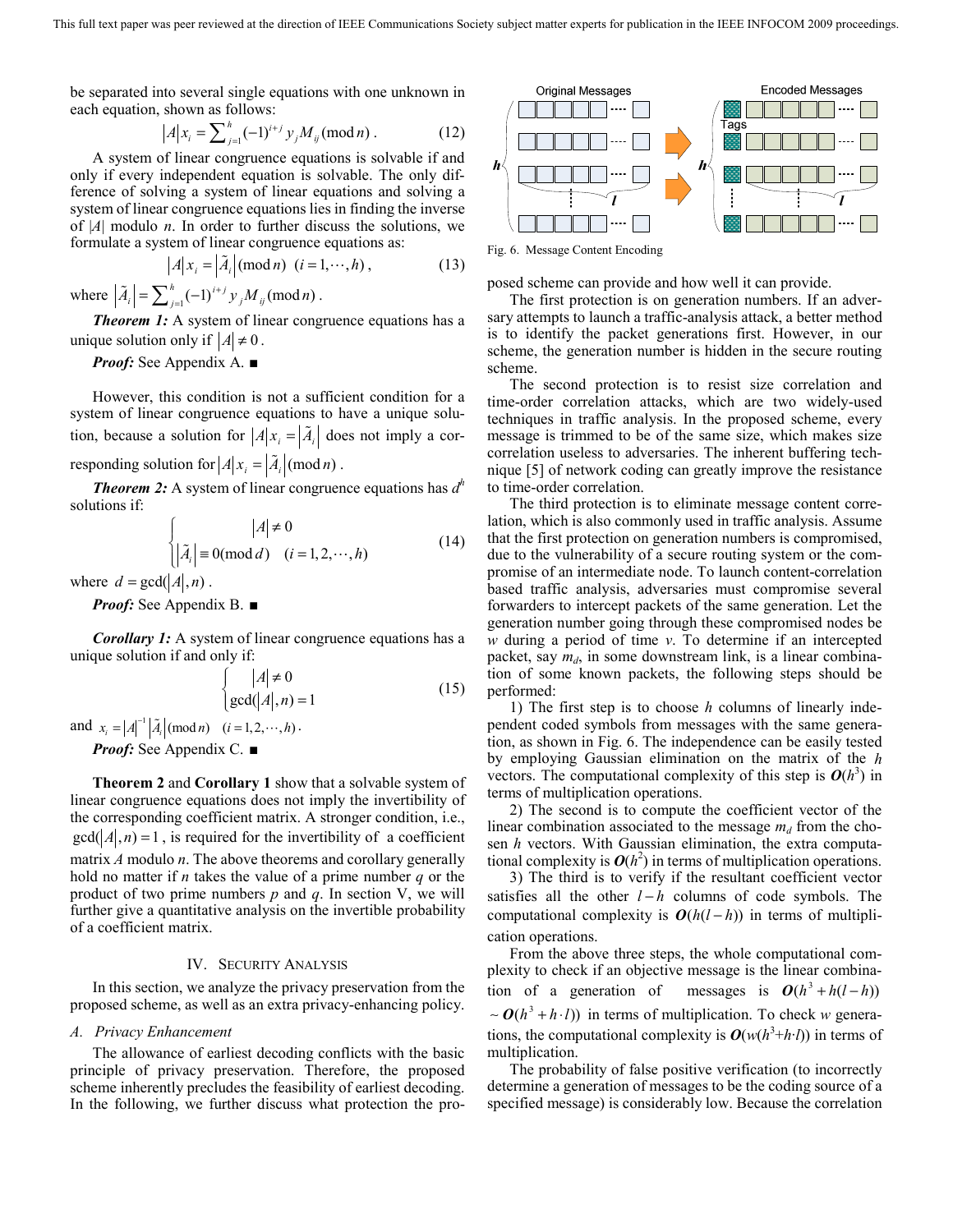between messages of the same generation is uncertain or unknown to network encoder, it is reasonable to assume that the other (*l-h*) columns of code symbols are random distributed in the field *F*. Thus the probability of false positive verification is

$$
P_{\text{fpv}}(h,l) = |F|^{h-l}
$$
, which is pretty small value since  $l \gg h$ .

In summary, under the strong assumption that an adversary can compromise a group of nodes which are associated with a bunch of Min-Cut edges, computational overhead of  $O(w(h^3 + h \cdot I))$  in terms of multiplication is also required for the adversary to determine if a downstream packet is coming from one of the *w* generations of intercepted packets. If the first protection on generation numbers is not compromised, i.e., adversaries fail to identify the generation of a packet, the computational overhead will increase to  $O(C_{wh}^h(h^3 + h \cdot l))$  in terms of multiplication. Compared to the existing network coding with explicit GEVs, the proposed privacy-preserving scheme greatly enhances the privacy, such that the traffic analysis attacks are almost computationally impossible.

## *B. Privacy-Enhancing Policy*

An intuitive and effective measure to enhance privacy is employing end-to-end encryption on original message plaintext. This measure transforms the original plaintext into ciphertext, which can be seen as a random mapping from plaintext space to ciphertext space. The "random mapping" makes it more difficult for adversaries to launch content-analysis attacks successfully, since the ciphertext gives no specific knowledge to those without decryption keys. Generally, light-weight symmetric-key cryptosystems can be chosen as the end-to-end encryption. In addition, these encryption and decryption operations are performed only at the two ends of a session, which brings no additional overhead to other nodes in the network.

In reality, if the original message is in plaintext format, the number *k* of original message sets may not be large enough to resist the above backward deduction attacks. The proposed measure is to employ end-to-end encryption on message content, which brings more "confusion" to adversaries. Moreover, with the change of session keys, the original messages will be mapped to the whole ciphertext space. Thus, it can be regarded that the message set number  $k_e$  be the size of the whole ciphertext space, i.e.,  $k_e = |F|^{h.l}$ .

If using privacy entropy [24] to measure the privacy enhancement from end-to-end encryption, we can obtain:

$$
\Delta E_p = E_p(M_e) - E_p(M)
$$
  
=  $(-\sum_{i=1}^{k_e} p^e_i \log p^e_i) - (-\sum_{i=1}^{k} p_i \log p_i)$  (16)

where *Me* and *M* denote the anonymity set with and without end-to-end encryption, respectively, and  $p_i^e$  and  $p_i$  denote the appearance probability of element *i* in the corresponding anonymity set, respectively. If each message set appears with the same probability, i.e.,  $p_i^e = p_j^e$   $(i \neq j)$  and  $p_i = p_j$   $(i \neq j)$ , the privacy enhancement can be computed as follows in terms of privacy entropy:

$$
\Delta E_p = \log |F|^{h/l} - \log k
$$
  
=  $h \cdot l \cdot \log |F| - \log k$  (17)

In practice, since the number  $k$  is much smaller than  $k_e$ , the increased entropy of privacy is considerably significant. With the increase of privacy entropy, the size of message space will increase exponentially. Thus, this measure greatly enhances the privacy of the proposed scheme since it is difficult to traverse the message space.

## V. PERFORMANCE EVALUATION

In this section, we evaluate the performance of the proposed scheme in term of invertible probability and computational overhead.

## *A. Invertible Probability*

Firstly, let each element of a LEV be randomly chosen from the field  $\mathbb{F}_q$ . The following theorems hold.

*Theorem 3:* For a Local Encoding Matrix (LEM), which is comprised of *h* LEVs with *h* elements each LEV and each element is from the finite field  $\mathbb{F}_q$ , the invertible probability of a GEM (also own *h* vectors) will be degraded by  $s_q = \prod_{i=1}^{h} (1 - q^{-i})$  after coding.

# *Proof:* See Appendix D. ■

*Corollary 2:* The invertibility factor  $s_q$  imposed by a  $h \times h$ LEM can be approximated to  $1 - q^{-1} - q^{-2}$  when  $h \ge 4$ , and the error of this approximation is within the magnitude of  $O(q^{-5})$ .

This corollary can be easily proofed by expanding the multiplication of the polynomials. This corollary gives two important implications. Firstly, in practical network coding, the min-cut capacity *h* is much larger than the condition required in *corollary 2*. That is, this corollary can be safely used in practical network coding. Secondly, the field size *q* is relatively a large number. Therefore, an amount in the magnitude  $O(q^{-5})$  is really a small amount, which can be omitted.

Based on *Theorem 3* and *Corollary 2*, the invertible probability of a GEM can be easily calculated. For example, a network coding system with a min-cut capacity  $h ( h \ge 4)$  owns the invertible probability of  $(1 - q^{-1} - q^{-2})^t$ , where *q* is the field size and *t* is the total encoding number from the source to sinks. In practical network coding, since  $q$  is a relatively large prime number, the above invertible probability can be further approximated to  $1 - tq^{-1}$ .

If the Paillier cryptosystem is chosen as the homomorphic encryption method, the invertible probability will differ from the result in *Theorem 3*. In the Paillier cryptosystem, the element is chosen from a ring  $\mathbb{R}_n$ , where  $n = pq$  and p, q are two prime number.

*Theorem 4:* For a LEM, which is comprised of *h* LEVs, where the elements are randomly chosen from a ring  $\mathbb{R}_n$  ( $n = pq$ ), the invertible probability of a GEM (also with *h* vectors) will be degraded by  $s_p + s_q - s_n$  after coding.

*Proof:* See Appendix E. ■

According to *Corollary 2*,  $s_p$ ,  $s_q$ ,  $s_n$ , and the integral invertibility factor can be approximated to  $1 - p^{-1} - p^{-2}$  $1 - q^{-1} - q^{-2}$ ,  $1 - n^{-1} - n^{-2}$ , and  $1 - p^{-1} - p^{-2} - q^{-1} - q^{-2} + n^{-1}$ , respectively, with the error in the magnitude of  $O(p^{-5} + q^{-5})$ .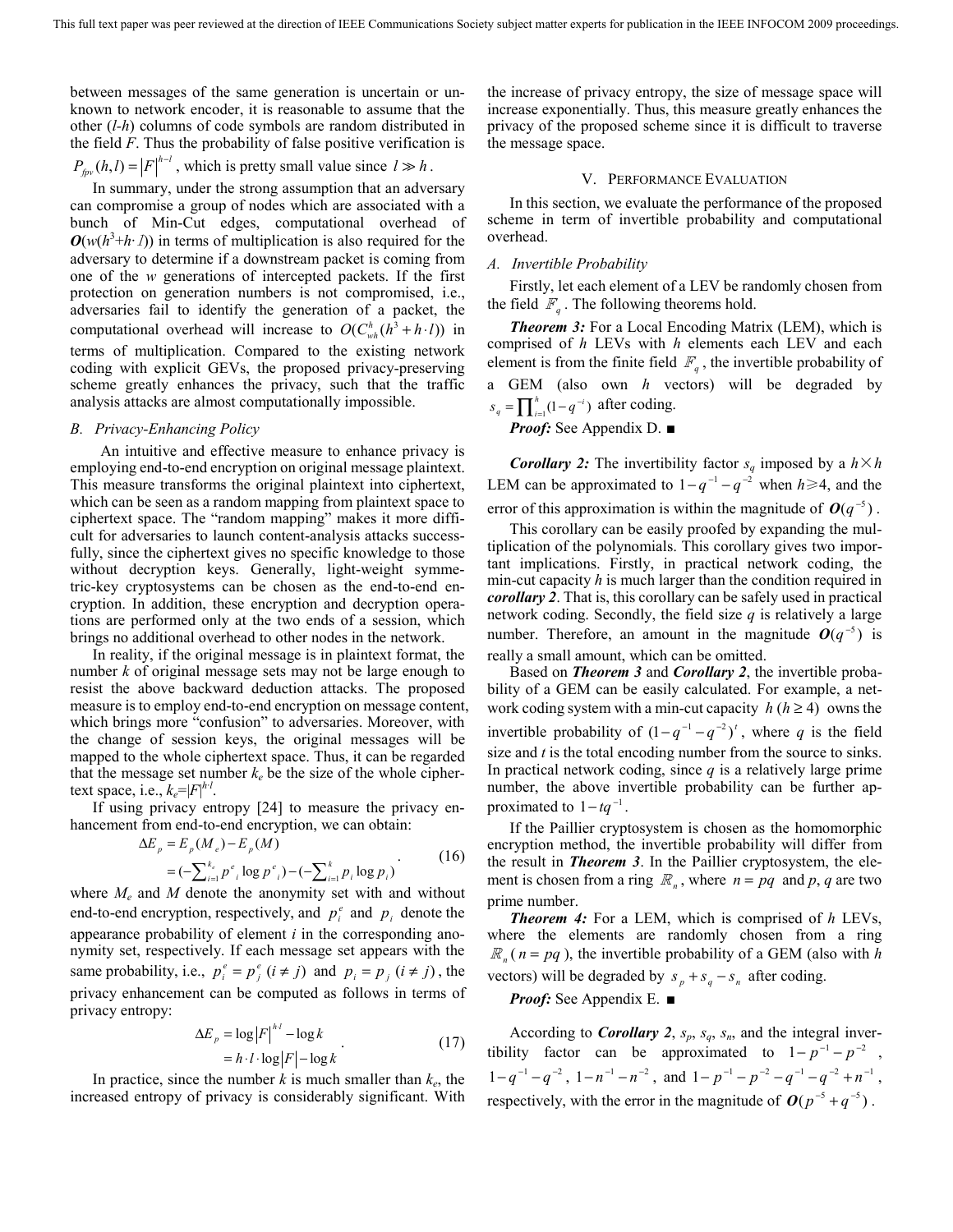

Fig. 7. Invertible Probability versus the Size of the Element Space

If  $|p| \approx |q|$ , the integral invertibility factor can be approximately reduced to  $1 - p^{-1} - q^{-1}$ , with the error confined in  $Q(p^{-2} + q^{-2})$ . If a session performs totally *t* times of random encoding, the invertible probability of GEVs at sinks is  $(1 - p^{-1} - q^{-1})^t$ . In practical network coding, since *p* and *q* are relatively large prime numbers, the above invertible probability can be approximated to  $1 - t(p^{-1} + q^{-1})$ . From the above analytic results, it can be seen that the invertible probability is independent of the number of sinks, but dependent on the total encoding numbers.

Compared with the random coding schemes in [2] and [18], the invertible probability of the proposed scheme appears a bit less, as shown in Fig. 7. The difference can be regarded as the overhead from privacy preservation. Fortunately, the proposed scheme can still maintain a high invertible probability especially when the two prime numbers are relatively large.

According to the above analysis, the invertible probability will decrease along with the increase of the total times of random coding. The simulation results in Fig. 8 match the analytical results pretty well, thus demonstrate the validity of the performance analysis. The analysis and simulation results of the original random coding scheme are also shown in the same figure for comparison.

# *B. Computational Overhead*

The computational overhead of the proposed scheme can be investigated respectively from three aspects, including source encoding, intermediate recoding, and sink decoding. Since the computational complexity of the proposed scheme is closely involved with the specific homomorphic encryption algorithm, in the following analysis, we will take the Paillier cryptosystem as the encryption method when necessary.

**Source Encoding Overhead**: Consider *h* GEVs with *h* elements in each GEV, which form an  $h \times h$  GEM. After source encoding, every element in the GEM can be encrypted one by one. Thus, the computational overhead is  $O(h^2)$  in terms of encryption operations. Every encryption operation requires 2 exponentiations, 1 multiplication, and 1 modulus operation in the Paillier cryptosystem. Therefore, the computational complexity is  $O(h^2 \cdot \log n)$  in terms of multiplication operations.

**Intermediate Recoding Overhead**: In intermediate nodes, linear transformation on the elements of GEVs can only be performed by manipulating the ciphertext of these elements because intermediate nodes have no knowledge of decryption keys. According to Eq. (8), the computational complexity of producing one element in new GEVs is *h* exponentiations and *h* −1 multiplications on the ciphertext, which is  $O(h \cdot \log n)$  in terms of multiplications together. Thus, the computational complexity is  $O(h^2 \cdot \log n)$  for a GEV and  $O(h^3 \cdot \log n)$  for a GEM with *h* GEVs in terms of multiplication operations.

**Sink Decoding Overhead**: After receiving an encoded message, a sink can decrypt the elements in the GEV. According to the Paillier cryptosystem, decrypting an element requires 1 exponentiation, 1 multiplication, and 1 division operation. Therefore, the computational complexity of decrypting a GEV is  $O(h \cdot \log n)$  in terms of multiplication operations.

After receiving *h* messages, which requires  $O(h^2 \cdot \log n)$ multiplication operations to decrypt the *h* GEVs, a sink node can start to check the linear dependence of the GEVs. A method is the Gaussian elimination algorithm, which requires  $O(h^3)$ multiplication operations.

If *h* GEVs are linearly independent, we can further derive the inverse of the corresponding GEM. Based on Gaussian elimination, the computational complexity to find the inverse of a matrix is  $O(h^3)$  in terms of multiplication operations. With the inverse of a matrix, a sink can recover the original messages by decoding the encoded messages. The computational complexity for the recovery is  $O(h^2 \cdot l)$  in terms of multiplication, where *l* is the length of the messages.

In summary, the computational complexity for a sink to decode *h* messages is  $O(h^2 \cdot \log n)$  or  $O(h^2 \cdot l)$  in terms of multiplication operations, because normally  $l \gg h$  and  $n \gg h$ .

### VI. RELATED WORKS

Privacy preservation over traditional routing-based networks has been well investigated, and many efficient schemes have been proposed, which can be classified into three categories: proxy-based, mix-based, and onion-based ones. Proxy-based schemes include Crowds [11] and Hordes [12]. The common characteristic of these schemes is to employ one or more network nodes to issue service requests on the behalf of the originator. In Crowds, for example, servers and even crowd members can not distinguish the originator of a request, since it is equally likely to originate from any member of the crowd.

Chaum's mix based schemes include MorphMix [13] and Mixminion [14]. The common feature of these schemes is to employ techniques such as shaping, which divides messages into a number of fixed-sized chunks, and mixing, which caches incoming messages and then forwards them in a randomized order. These two techniques can be used to prevent attacks such as size correlation and time-order correlation.

Onion-based schemes include Onion Routing [15] and Onion Ring [16]. The common feature of this kind of schemes is employing the technique chaining, where onion routers are chained together to forward messages hop by hop to the intended recipient. The characteristic of this technique is that every intermediate onion router only knows about the other two routers directly in front of and behind itself, respectively, which can keep user privacy from being compromised if one or even several intermediate onion routers are compromised.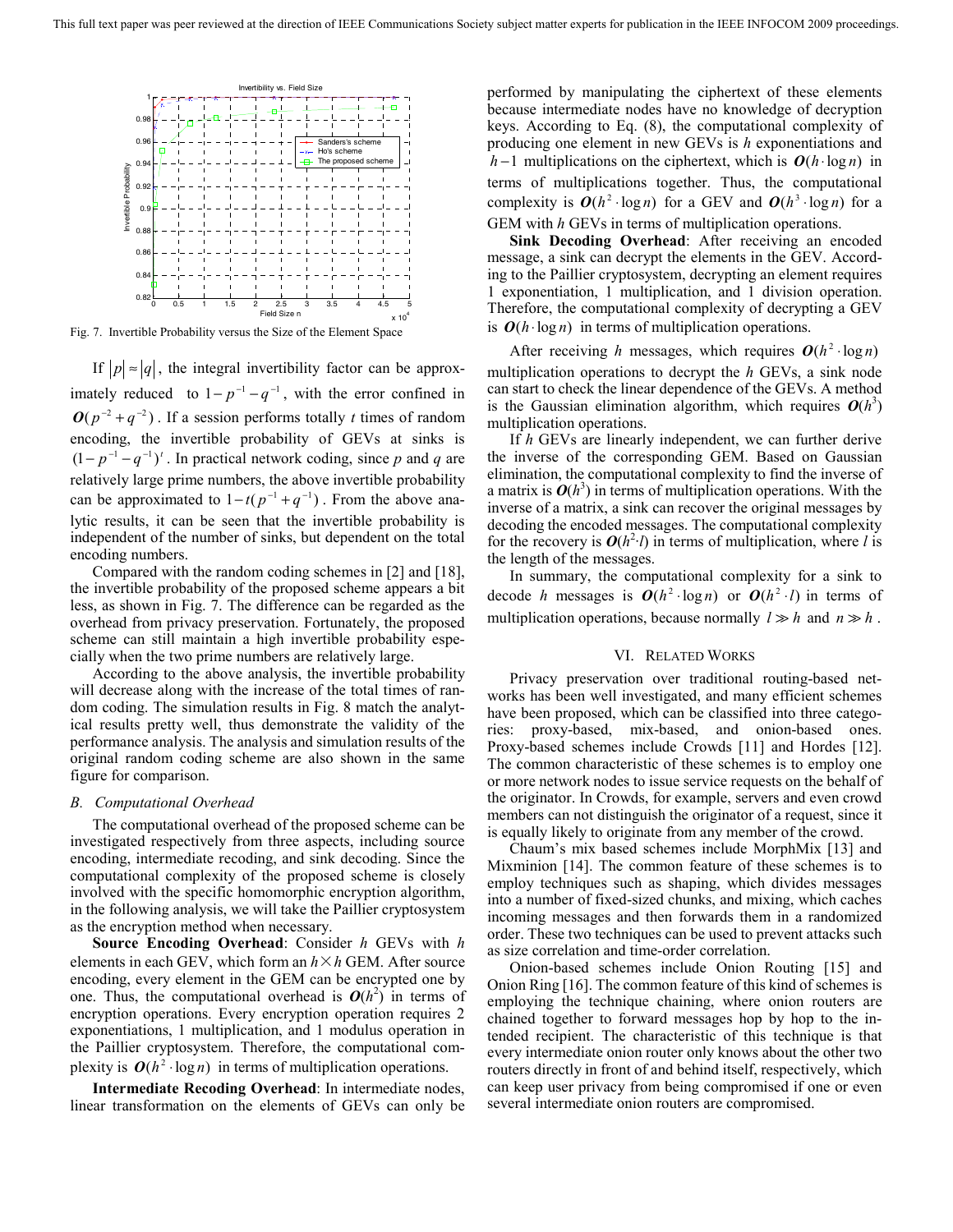

Fig. 8. Invertible Probability vs. Total Times of Random Coding (a. *p=19*, *q=23*; b. *p=47*, *q=53*; c. *p=101*, *q=103*; d. *p=241*, *q=251*)

However, network coding may face potential security threats, which include two primary types of attacks, *pollution attacks* [10] and *entropy attacks* [9]. *Pollution attacks* may be launched by untrusted nodes or adversaries through injecting polluted messages or modifying disseminated messages, which can be fatal to the whole network due to the rapid propagation of pollution. In *entropy attacks*, adversaries forge non-innovative packets that are linear combinations of "stale" ones, which may reduce the overall network throughput.

To secure network coding, some solutions have been proposed and they can be divided into two categories according to different theoretical bases. Information-theory based schemes [8] can only detect or filter out polluted messages at sinks, not at forwarders. Cryptography-based solutions include schemes based on homomorphic hash functions [9], homomorphic signatures [10], and secure random checksum [9]. These solutions either require an extra secure channel [9], or incur high computation overhead [10].

In summary, existing studies on secure network coding mainly focus on detecting or filtering out polluted messages [10]. Few stress on the privacy issues, especially on how to protect the encoded messages from tracking or traffic analysis.

#### VII. CONCLUSIONS

In this paper, we first identified the potential privacy issues, such as traffic secrecy and source anonymity which may be compromised by traffic analysis and flow tracing attacks, in network coding enabled networks. Then we proposed an efficient privacy-preserving scheme against traffic analysis for network coding. With the light-weight homomorphic encryption on Global Encoding Vectors (GEVs), the proposed scheme offers two significant privacy-preserving features, packet flow untraceability and message content confidentiality, which can efficiently thwart the traffic analysis attacks such as flow tracing. Moreover, with homomorphic encryption operations, the proposed scheme keeps the essence of random linear network coding, and each sink can recover the source messages by inverting the GEVs with a very high probability. The quantitative analysis on privacy enhancement and computational complexity, as well as the simulative evaluation, demonstrates the effectiveness and efficiency of the proposed scheme. Our future work includes designing more efficient schemes for privacy preservation in network coding enabled wireless networks.

#### **REFERENCES**

[1] R. Ahlswede, N. Cai, S.-Y. R. Li, and R. W. Yeung, "Network Information Flow", *IEEE Trans. on Information Theory*, vol. 46, no. 4, pp. 1204-1216, Jul. 2000.

- [2] T. Ho, M. Medard, R. Koetter, D.R. Karger, M. Effros, J. Shi, and B. Leong, "A Random Linear Network Coding Approach to Multicast", *IEEE Trans. on Information Theory*, vol. 52, no. 10, pp. 4413-4430, 2006.
- [3] Z. Li, B. Li, and L.C. Lau, "On Achieving Maximum Multicast Throughput in Undirected Networks", *IEEE Trans. on Information Theory*, vol. 52, no. 6, pp. 2467-2485, Jun. 2006.
- [4] Y. Wu, P. A. Chou, and S.-Y. Kung, "Minimum-Energy Multicast in Mobile Ad Hoc Networks using Network Coding", *IEEE Trans. on Communications*, vol. 53, no. 11, pp. 1906-1918, Nov. 2005.
- [5] P. A. Chou and Y. Wu. "Network Coding for the Internet and Wireless Networks", MSR-TR-2007-70, Microsoft Research, Jun. 2007.
- [6] M. Wang and B. Li, "Network Coding in Live Peer-to-Peer Streaming", *IEEE Trans. On Multimedia*, Vol. 9, No. 8, pp. 1554-1567, 2007
- [7] E. Ayday, F. Delgosha, and F. Fekri, "Location-Aware Security Services for Wireless Sensor Networks Using Network Coding", *Proc. IEEE INFOCOM'07*, pp. 1226-1234, 2007.
- [8] K. Han, T. Ho, R. Koetter, M. Medard, and F. Zhao, "On Network Coding for Security", *Proc. IEEE MILCOM'07*, pp. 1-6, 2007
- [9] C. Gkantsidis, P. Rodriguez Rodriguez, "Cooperative Security for Network Coding File Distribution", *Proc. IEEE INFOCOM'06*, pp. 1-13, 2006
- [10] Z. Yu, Y. Wei, B. Ramkumar, and Y. Guan, "An Efficient Signature-based Scheme for Securing Network Coding against Pollution Attacks", *Proc. of IEEE INFOCOM*, 2008.
- [11] M. K. Reiter and A. D. Rubin, "Crowds: Anonymity for Web Transactions", *ACM Trans. on Information and System Security*, vol. 1, no. 1, pp. 66–92, Nov. 1998.
- [12] C. Shields and B. N. Levine, "A Protocol for Anonymous Communication over the Internet", *Proc. of ACM CCS'00*, pp. 33–42, 2000.
- [13] M. Rennhard and B. Plattner, "Introducing MorphMix: Peer-to-Peer based Anonymous Internet Usage with Collusion Detection", *Proc. of the ACM Workshop on Privacy in the Electronic Society*, pp. 91–102, 2002.
- [14] G. Danezis, R. Dingledine, and N. Mathewson, "Mixminion: Design of a Type III Anonymous Remailer Protocol", *Proc. of the 2003 IEEE Symposium on Security and Privacy*, pp. 2–15, May 2003.
- [15] D. Goldschlag, M. Reed, and P. Syverson, "Onion Routing for Anonymous and Private Internet Connections", *Communications of the ACM*, Vol. 42, No. 2, pp. 39–41, Feb. 1999.
- [16] X. Wu and N. Li, "Achieving Privacy in Mesh Networks", *Proc. of the fourth ACM workshop on Security of Ad hoc and Sensor Networks (SASN'06)*, pp. 13-22, 2006.
- [17] P. A. Chou, Y. Wu, and K. Jain, "Practical Network Coding," *Proc. of 51st Allerton Conf. Communication, Control and Computing*, Oct. 2003.
- [18] P. Sanders, S. Egner, and L. Tolhuizen, "Polynomial Time Algorithms for Network Information Flow", *Proc. of 15th ACM symposium on Parallel Algorithms and Architectures* (SPAA'03), pp. 286-294, 2003.
- [19] J. Benaloh, "Dense Probabilistic Encryption", *Proc. of the Workshop on Selected Areas in Cryptography*, pp. 120-128, 1994.
- [20] P. Paillier, "Public-Key Cryptosystems Based on Composite Degree Residuocity Classes", *Proc. of EUROCRYPT'99*, LNCS, vol. 1592, pp. 223-238, 1999.
- [21] P. Venkitasubramaniam and L. Tong, "Anonymous Networking with Minimum Latency in Multihop Networks", *Proc. IEEE Symposium on Security and Privacy*, pp. 18-32, 2008.
- [22] M. Shao, Y. Yang, S. Zhu, and G. Cao, "Towards Statistically Strong Source Anonymity for Sensor Networks", *Proc. IEEE INFOCOM'08*, pp. 51-55, 2008.